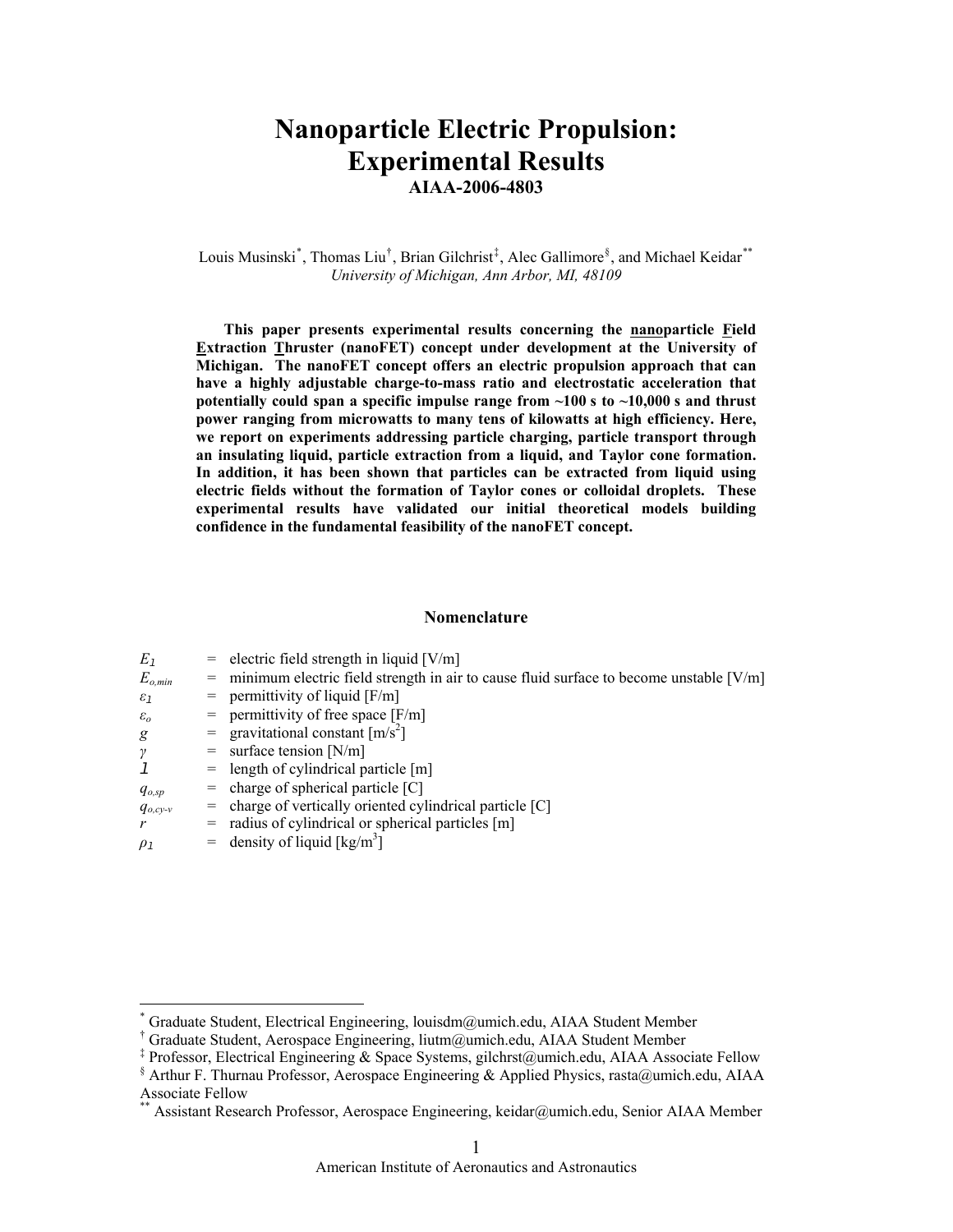# **I. Introduction**

 new concept (nanoFET) utilizing highly scalable MEMS (Micro-Electric-Mechanical Systems) technologies to create nanoparticle electrostatic propulsion is under development at the University of A new concept (nanoFET) utilizing highly scalable MEMS (Micro-Electric-Mechanical Systems)<br>technologies to create nanoparticle electrostatic propulsion is under development at the University of<br>Michigan.<sup>[1](#page-11-0)</sup> At the core of what is shown in Figure 1, are used. A multi-layer grid establishes the critical electric fields to both extract and accelerate charged conducting nanoparticles (one example shown in Figure  $2)^2$  $2)^2$  from the surface of



**Figure 1: Four small vias shown extracting and accelerating nanoparticles.**



**Figure 2: Example of a collection of unsorted spherical nanoparticles in the 100-nm diameter range.** 

either an insulating or mildly conducting liquid used to transport these particles. These nanoparticles will likely have characteristic sizes ranging from  $\sim$ 1 nm to  $\sim$ 1 µm. We are investigating the nanoFET concept as a way to continuously tune the specific impulse and thrust over a very broad range at high efficiency. The specific impulse range will be principally limited by the size, shape, and density of the particles, as well as the potential that they fall through. It is expected that with the use of just three particle types, nanoFET can cover a specific impulse range from 100 s to 10,000 s while maintaining efficiencies greater than 90%.

The nanoFET concept can be contrasted to that of utilizing field emission and electrostatic acceleration of ions, well known as Field Emission Electric Propulsion (FEEP). FEEP thrusters can produce specific impulses above 10,000 seconds at thrust efficiencies exceeding 90% using melted metal liquid propellant such as indium.<sup>[3](#page-11-1),4,5,[6](#page-11-1)</sup> However, FEEPs use needle-like emitters that require footprints many times wider than the needle

tips. Thus, this approach will likely be confined to low thrust, albeit important, applications.

The nanoFET can also be contrasted with the colloid thruster that forms and accelerates small liquid droplets.[7](#page-11-1) It is known that with the right emission current and temperature, charge extraction in FEEPs can produce instabilities that result in the formation of charged microscopic droplets (colloids). While these droplets could, in principle, be used to accomplish the same goal as our nanoparticles, it is difficult to control their size and a distribution is expected. *Our nanoFET propulsion concept avoids the conditions that generate colloids and allows us to tune the nanoparticle size independently of other factors.* 

Unlike colloid thrusters, nanoFET emits charged conducting nanoparticles of well-defined size and charge-to-mass ratios. Figure 3 depicts a model of a single emitter from the nanoparticle thruster using an insulating liquid reservoir and cylindrically shaped particles. These nanoparticles would be transported to a small liquid-filled reservoir by a micro-fluidic flow transport system. Particles that come into contact with the bottom conducting plate would become charged and pulled to the liquid surface by the imposed electric field. If the electrostatic force near the surface can cause charged nanoparticles to break through the surface tension, field focusing would quickly accelerate the particles through the surface. Once extracted, the charged nanoparticles would be accelerated by the vacuum electric field and ejected. It is also possible to consider a similar configuration but with a slightly conducting liquid where nanoparticles arrive at the surface and are preferentially charged relative to the surrounding surface, thus resulting in extraction.

Note that neutralization of the charged particles is required. However, the concept of using MEMS-based fabrication technology to manufacture arrays of small vias with biased grids (just like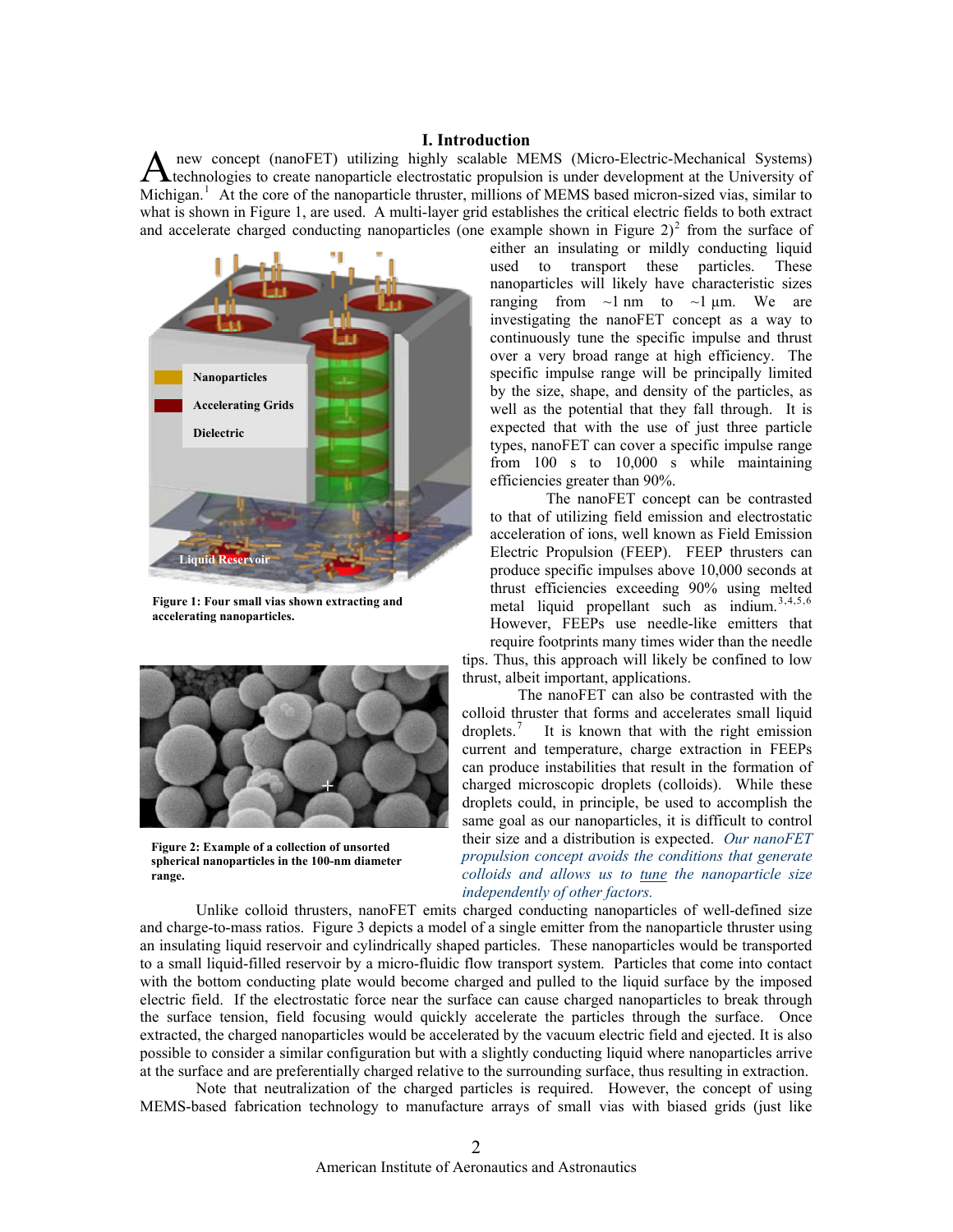

**Figure 3: Structure of a single emitter, multi-grid nanoparticle thruster using an insulating liquid.**

#### **B. Geometrically Scalable**

The use of flat panel MEMS technology enables a single thruster type, which can be straightforwardly scaled, to span a broad thrust range. This *plug-and-play* technology decouples thruster design from spacecraft design. As such, by providing better overall performance and a wider range of operating parameters, thus enabling a broader set of mission modes, nanoFET is both mission enhancing and mission enabling.

#### **C. Eliminates Primary Life Limiting Factors of other EP Systems**

Charging of the nanoparticles is accomplished without ionization, meaning greater reliability and the absence of cathodes and charge-exchange collisions that are the principal lifetime limiters of current electric propulsion systems. Propellant charging, as opposed to propellant ionizing, also accounts for part of the efficiency gains nanoFET affords.

# **D. Improved Controllability**

Charge-to-mass ratio is much better regulated for nanoparticles than for colloids, resulting in better controllability for nanoFET versus colloidal thrusters.

nanoFET) to extract electrons has been discussed previously,  $8.9$  $8.9$  $8.9$  called here the Field Emission Array Cathode (FEAC). Further, a more attractive option may be to bias separate sections of the grid with opposite polarity to simultaneously emit both positive and negatively charged nanoparticles or oscillating the polarity of the entire thruster positive and negative, eliminating the need for a separate neutralizer system.

This paper focuses mostly on initial experimental test results and briefly discusses the system advantages of nanoFET. The theoretical aspects are discussed in a parallel paper, AIAA- $2006 - 4335$ <sup>[10](#page-11-1)</sup>

#### **II. Advantages of nanoFET**

The nanoFET concept derives its benefits from the (1) the ability to operate at very high efficiency; (2) adjust specific impulse over a large range (possibly covering  $\sim 100$  s to  $\sim$ 10,000 s); (3) scalability over a large power or thrust range; and (4) the elimination of lifelimiting factors common in state-of-the art ion thrusters. We expand on these advantages below:

### **A. Highly Integrated System**

The use of MEMS technology enables a "flat panel" thruster design that incorporates power processing as well as nanoparticle manufacture, storage, feed, extraction, and acceleration. Such compact design simplifies propulsion system integration and lowers thruster specific mass. Because different regions of nanoFET can emit particles of opposite polarity, neutralizer requirements are simplified as nanoFET is a self-neutralizing thruster.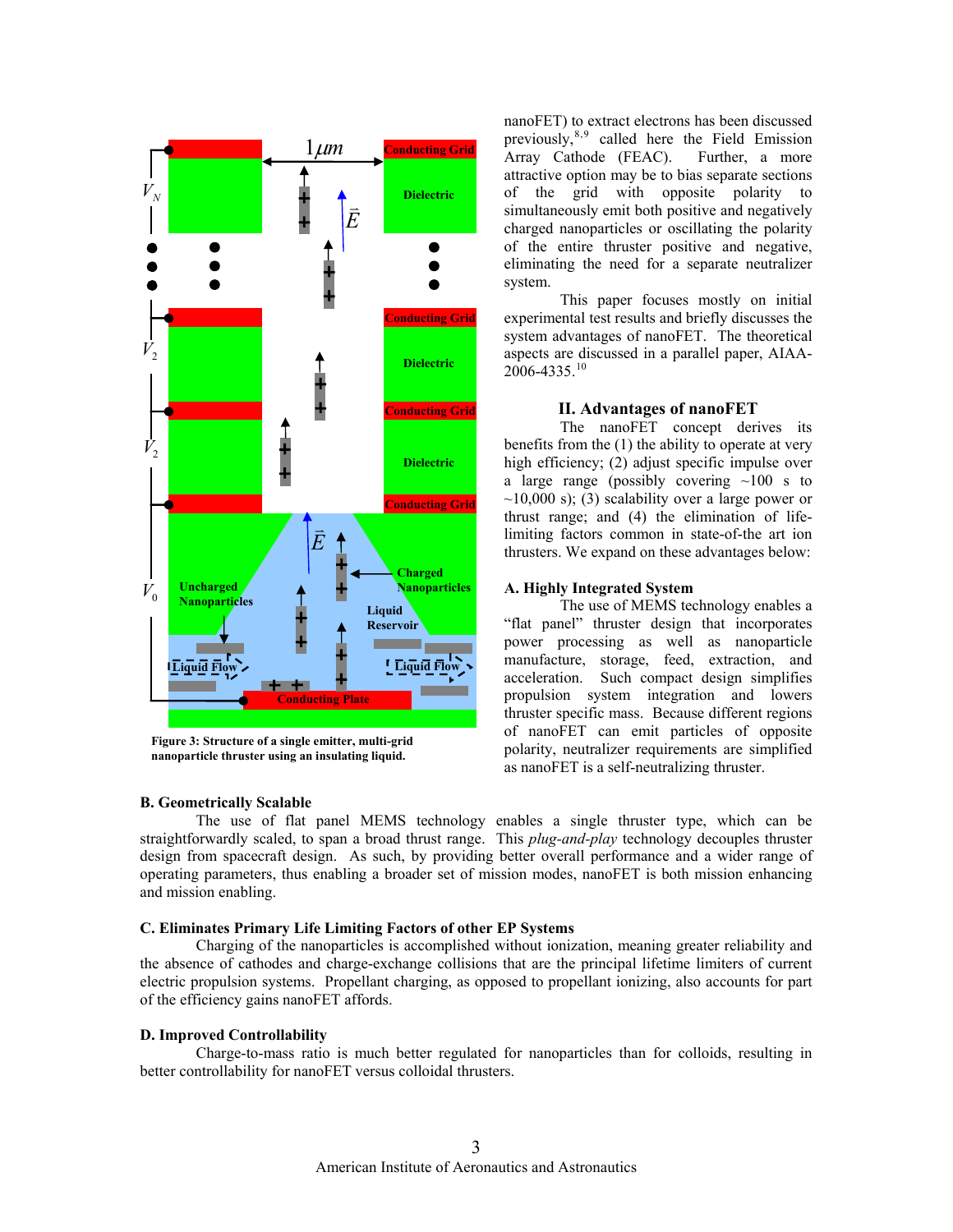#### **E. High Thrust Density**

Whereas state-of-the-art ion thrusters operate substantially below the space charge limit to ensure proper ion optics operation, nanoFET should operate much closer to the space charge limit since the charges will be contained in a fewer number of particles. Thus, thruster specific mass is reduced.

#### **F. Enormous Specific Impulse Range**

Charging nanoparticles versus ionizing atoms means that the charge-to-mass ratio can be adjusted over a huge range even within a single mission and with a more efficient expenditure of energy. It also increases mission flexibility. For example, nanoFET would be able to accomplish an orbit transfer with different thrusting times dependent on  $I_{sp}$  level, while a constant  $I_{sp}$  thruster can only perform the same transfer with a single thrusting time. If it is important to achieve the transfer in a short time, nanoFET can operate in a low  $I_{\rm SD}$  and high thrust mode. On the other hand, if thrusting time is not important, then nanoFET can operate at a high  $I_{sp}$  and conserve propellant. A highly variable  $I_{sp}$  system provides many more options and more mission flexibility than a constant  $I_{sp}$  system. This added flexibility could be important in off-nominal scenarios that would extend the possible range of safe operation or increase abort scenarios for given missions.

The ability to tune propulsion characteristics via different nanoparticle dimensions and charge states should permit thrust efficiencies over 90% for a specific impulse range of 100 s to 10,000 s. Such high efficiencies result in thrust-to-power ratios, especially at low specific impulse, that are orders of magnitude greater than state-of-the-art ion and Hall thrusters. Consequently, nanoFET could operate at high specific impulse in cruise mode and yet switch to a high thrust and low  $I_{sp}$  mode when needed. This flexibility

provides a wider margin for mission designers to accommodate off-nominal mission scenarios as well as dynamic retasking of space assets to take advantage of inflight opportunities.

| Diameter [nm] | Height $[nm]$ | Isp range  s |
|---------------|---------------|--------------|
|               | 100           | 100-500      |
|               | 100           | 500-2000     |
|               | 3500          | 2000-10000   |

For example, by using just three types of nanoparticles, the nanoFET system can span an  $I_{\rm{sp}}$  range from 100 s to 10,000 s. Three possible carbon nanotube particles are listed in Table 1.

| Table 1: Carbon nanotube particles enabling |
|---------------------------------------------|
| nanoFET to span 100-10,000-s Isp range.     |

Note that the entire *I*<sub>sp</sub> range could potentially be covered with over 90% thrust efficiency using just the three particle types as shown in Figure  $4<sup>11</sup>$  $4<sup>11</sup>$  $4<sup>11</sup>$  Such performance can be obtained at reasonable voltages between 800 to 10,000 V due to the MEMS gated structures that provide the extraction and acceleration electric fields. Note that in the nanoFET system, efficiency losses may be due to viscous drag in the liquid, charge loss to the liquid, particle impingement on the gates, and beam defocusing.

NanoFET's thrust-to-power performance compared to other state-of-the-art thruster types is shown in Figure 5. This level of performance could provide mission designers with the flexibility to engage a high thrust mode to climb out of gravity wells, perform abort scenarios or emergency maneuvers, and reduce trip times.





**Figure 4: Possible efficiency performance of nanoFET for entire specific impulse range compared with other electric propulsion systems. The nanoparticles are specified in Table 1.**

**Figure 5: High thrust-to-power ratio for nanoFET compared to other electric propulsion systems. The nanoparticles are specified in Table 1. The thick blue-redblack line represents 90% to 100% efficiency.**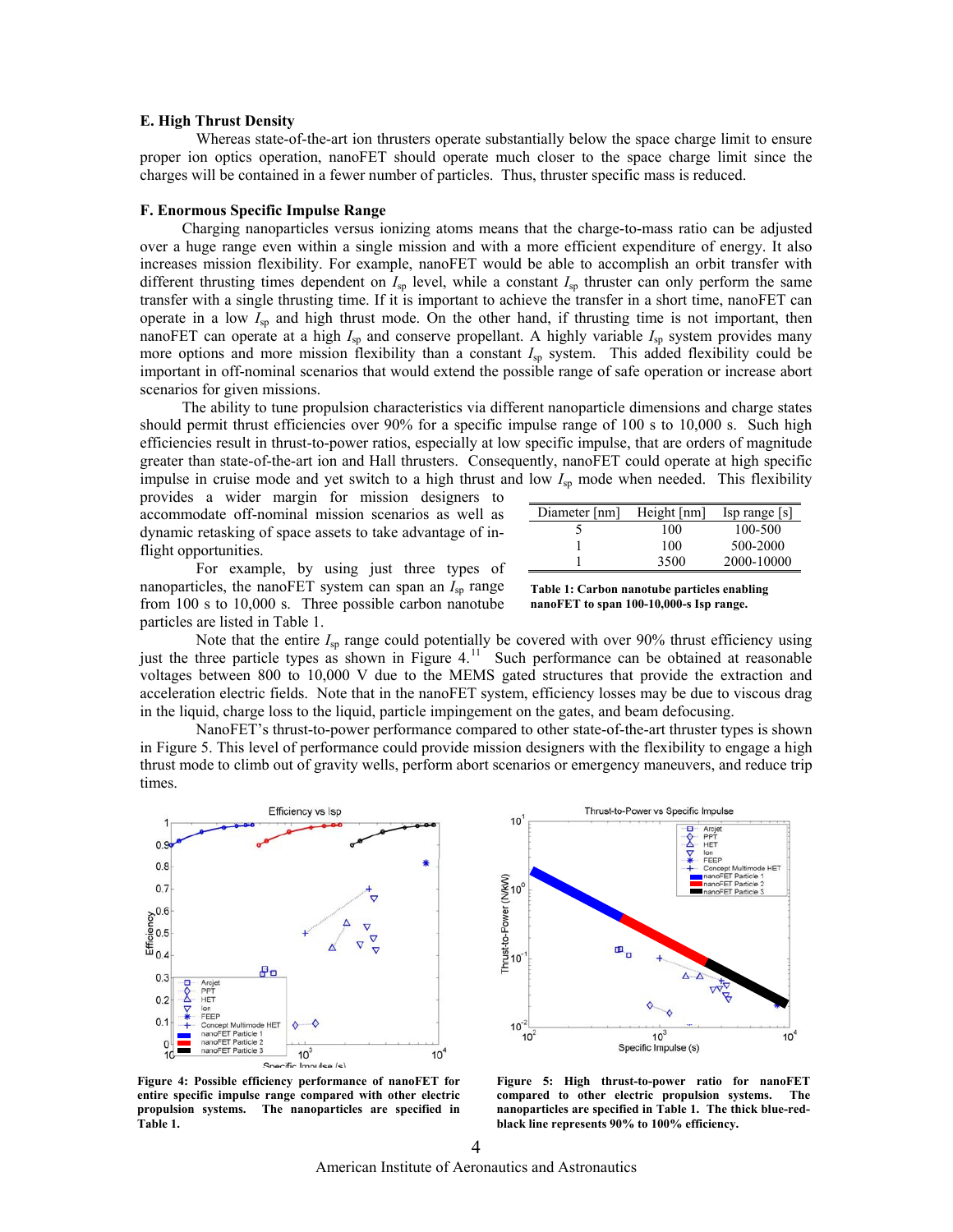# **III. Experimental Study of nanoFET**

The nanoFET system charges conductive particles in contact with an electrode that is immersed in a dielectric liquid. When the particles acquire sufficient charge, they are lifted off the electrode by an imposed electric field and transported to the liquid surface. There, the electrostatic force acting on the particles must overcome the surface tension force to extract the particles from the liquid. Following extraction, the particles are accelerated by the imposed electric field to provide thrust. To understand nanoFET's governing physics, the following aspects must be understood:

- particle charging and lift-off;
- particle dynamics within the liquid;
- particle extraction through the liquid surface; and
- liquid surface instabilities

#### **A. Particle Charging and Transport Experiments**

We have experimentally demonstrated the ability to charge and transport conducting particles submersed in an insulating liquid with intense electric fields using "scaled-up" particles. Figure 6 shows a diagram of our experimental setup. The setup includes a liquid-filled electrode gap with conducting particles initially resting on the bottom electrode and a highvoltage power supply used to generate electric fields in the gap between the electrodes.



 The 10 cm diameter circular electrodes are made of stainless steel. We used silicone oil as our

**Figure 6: Experimental setup for particle oscillation.** 

liquid because of its low conductivity, high breakdown potential, and very low vapor pressure. Silicone oil has a density of 965 kg/m<sup>3</sup>, a viscosity of 100 cSt, and a conductivity of  $3.33 \times 10^{-13}$  S/m. The particles (Figure 7) were mostly millimeter-sized spheres and cylinders made from aluminum because of its high conductivity and low density.



**Figure 7: Picture of millimeter-sized aluminum spherical and cylindrical particles used in experiments. Spheres have an 800-μm diameter. Cylinders have a 300-μm diameter and 2.5-mm length.** 

 During particle transport, four forces act on the particles: electrostatic, gravitational, buoyant, and drag. Figure 8 shows these forces on a particle being transported upward.

 To begin the experiment, the voltage between the electrodes was zeroed with the positive lead connected to the upper electrode and the ground



**Figure 8: Forces experienced by a charged conductive particle during upward transport.** 

connected to the bottom electrode. The particles were placed at rest on the bottom electrode. As the voltage was increased to generate uniform electric fields in the gap, the conducting particles in contact with the bottom electrode began to charge negatively along with the bottom electrode. The charge acquired by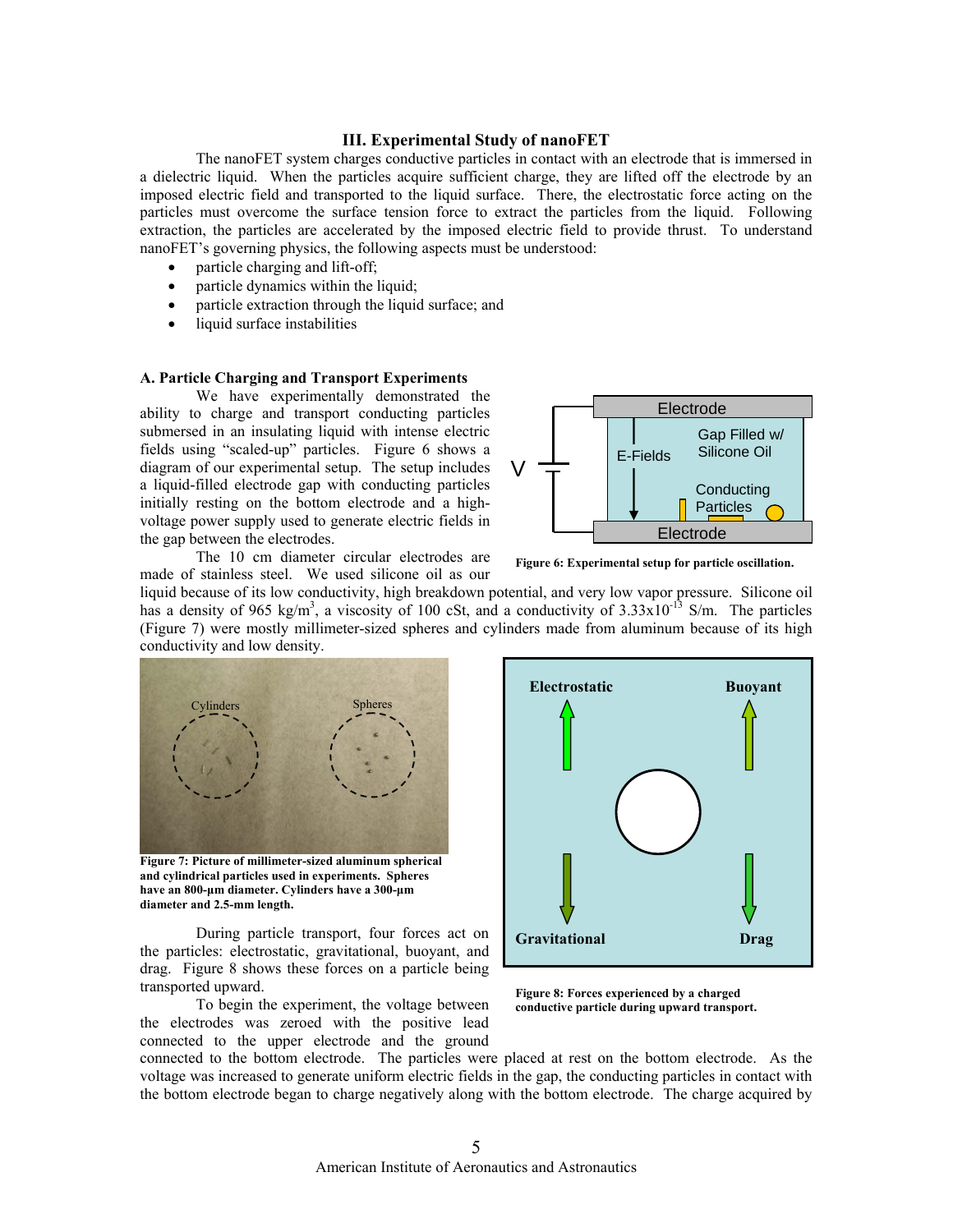conducting particles submersed in a liquid, in contact with an electrode, and subjected to an electric field was determined by Félici.<sup>[12](#page-11-1), 13, 14, [15](#page-11-1)</sup> The charges acquired by spherical and vertically oriented cylindrical particles, respectively, are given as follows:

$$
q_{0,\rm{sp}} = \frac{2\pi^3}{3} r^2 \varepsilon_{\ell} E_{\ell}, (1) \qquad \qquad q_{0,\rm{cy-v}} = \pi \frac{l^2}{\ln\left(\frac{2l}{r}\right) - 1} \varepsilon_{\ell} E_{\ell}. (2)
$$

Once the electrostatic force on the charged particles was great enough to overcome the image charge, surface adhesion, and gravitational forces, they were lifted from the bottom electrode and transported to the upper electrode. Upon reaching the positively charged upper electrode, the particles underwent a charge exchange, becoming positively charged with the same magnitude as when they were charged on the bottom electrode. The particles were then transported back down through the liquid to the bottom electrode. The resulting particle oscillation is depicted in Figure 9.



**Figure 9: Stages of particle oscillation experiment.** 

From our experiments, we found that we could put both spherical and cylindrical particles into oscillation using electric fields. As expected, cylindrical particles were able to oscillate at much lower electric fields than the spherical particles due to their greater geometrical aspect ratio providing greater field focusing at the cylinder ends.

Most of the experiments were performed with aluminum spheres of 800  $\mu$ m and 1600  $\mu$ m diameters or aluminum cylindrical particles with diameters of 300 μm and lengths ranging from 1 mm to 2.5 mm initially placed horizontally on the bottom electrode. When the voltage between the electrodes was increased, the horizontal cylinders were pulled into a vertical position before oscillating. Once the particles were lifted from the electrode and set into motion, they reached their terminal velocity very quickly, where the terminal velocity could be controlled readily by adjusting the potential applied between the electrodes.

Figure 10 shows a picture of two particles in mid-oscillation between the electrodes. This experiment used 300 μm diameter by 1.5 mm long aluminum cylindrical particles, a 12.7 mm gap between the electrodes, and silicone oil filling the gap.



**Figure 10: Two cylindrical particle in oscillation. The particles are aluminum with dimensions: d = 300 μm, l = 1.5 mm. Electrode gap is 12.7 mm.** 

From the particle oscillation experiment, we learned that we can charge and transport conducting particles that are submersed in an insulating liquid by controlling the electric field around the particles. Initial experiments suggest that particle charging agrees with Félici's predictions.

#### **B. Particle Extraction Experiments**

The next step is to establish the feasibility of extracting particles through a liquid surface. Figure 11 shows the experimental setup used for the particle extraction experiment. This setup is very similar to the particle oscillation setup, but now the liquid only partially fills the electrode gap, leaving the upper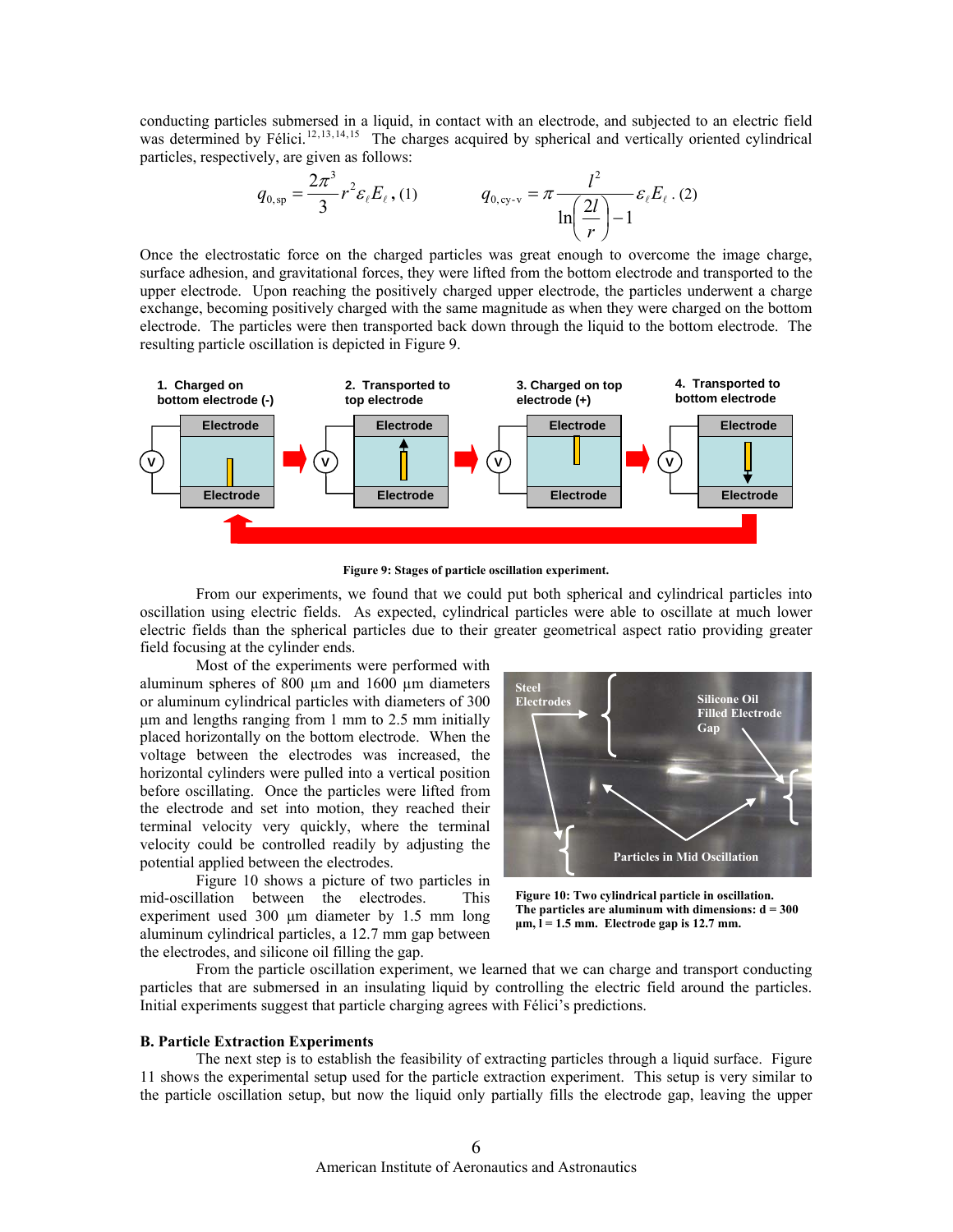

**Figure 11: Experimental setup for particle extraction.**

section of the gap air-filled.

 This experiment was run in a very similar manner as the particle oscillation experiment. The voltage between the electrodes was initially zeroed with the positive lead connected to the upper electrode and the ground connected to the bottom electrode. The cylindrical or spherical particles were placed at rest on the bottom electrode. When the voltage was increased, generating an electric field in the gap, the conducting particles were charged. The electric force on the charged particles lifted and transported them to the liquid-air interface. There, if the electric force on the particles was strong enough to overcome the additional surface tension force, they

would break through the surface tension and particle extraction would be achieved. After being extracted, they would travel through the air gap and contact the upper electrode, where they underwent a charge exchange and were accelerated back into the liquid and down to the bottom electrode. The resulting particle oscillation is depicted schematically in Figure 12.



**Figure 12**: **Stages of particle extraction** 

From our experiment, we established the feasibility of extracting particles from a liquid into air. In addition, we also measured the minimum required electric fields to extract particles of various sizes and shapes for different liquid heights and found very good agreement with our theoretical predictions. Just as in the oscillation experiment, the cylindrical particles were extracted at much lower electric fields than the spherical particles due to the greater field focusing at the tips. Moreover, increasing the aspect ratio of the cylindrical particles lowered the required electric field for the same reason. Results from these experiments are discussed in Section C along with Taylor Cone formation.

Figure 13 shows a series of pictures of two particles being extracted. This experiment used 300 μm by 1.5 mm aluminum cylindrical particles, a 12.7 mm gap between the electrodes, and silicone oil filling the gap up to 6 mm. Picture (a) shows the two particles on the bottom electrode oriented vertically. Next, the particles are pulled to the liquid surface as seen in picture (b). Finally the particles are extracted through the liquid surface and are in the air gap in picture (c). It is difficult to see the particles in the final picture because they are moving very quickly.

From the particle extraction experiment, we proved that it is feasible to extract particles from liquid using electric fields, an important step to demonstrating nanoFET's feasibility.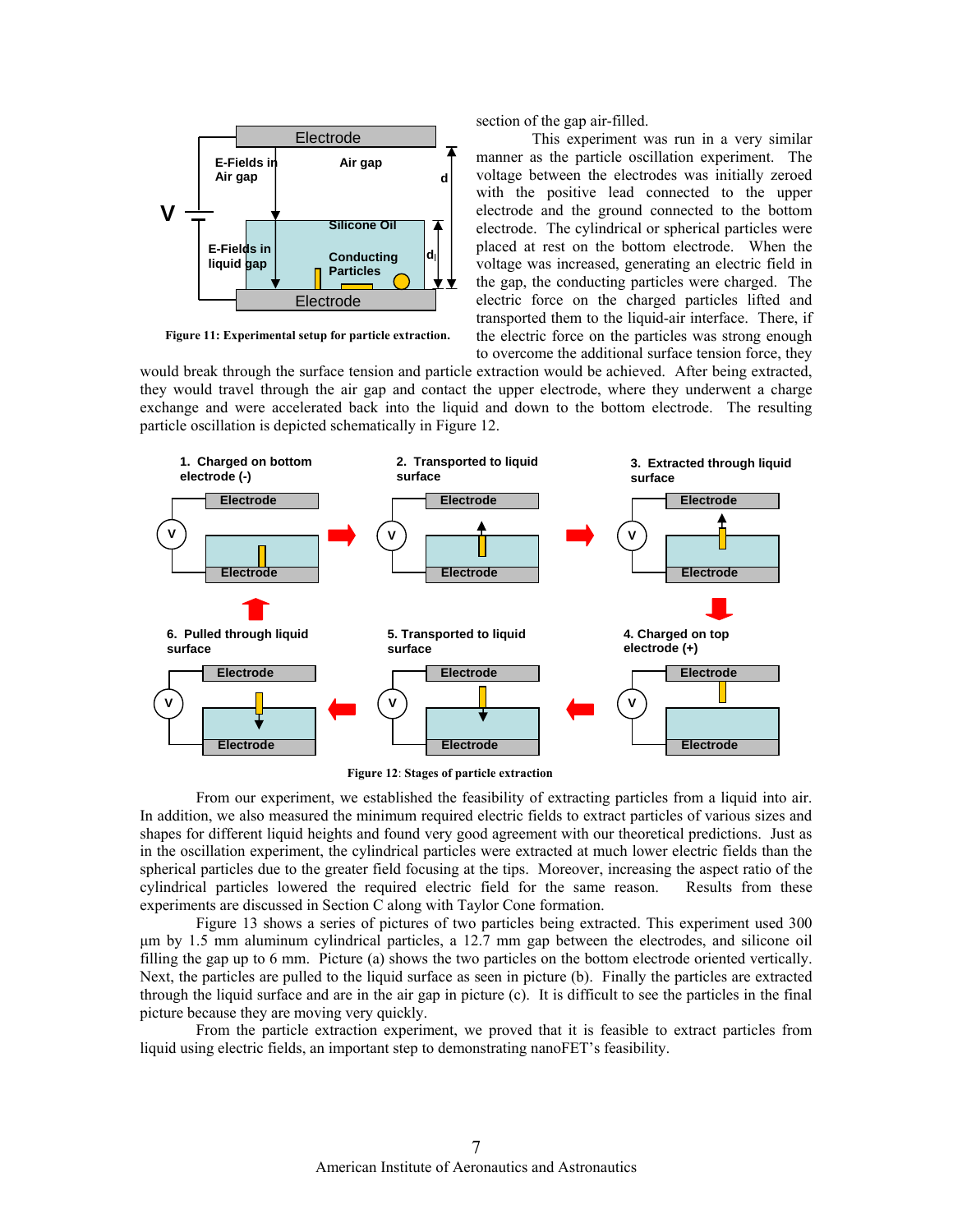



**Figure 13: Two cylindrical particle being extracted. The particles are aluminum with dimensions: d = 300**   $\mu$ m,  $\bar{l}$  = 1.5 mm. Electrode gap is 12.7 mm.

**a) particles are on bottom electrode b) particles pulled to liquid surface c) particles extracted and in air gap (difficult to see particles because of high velocities)** 

#### **C. Surface Instability and Taylor Cone Formation Experiments**

While running the particle extraction experiments, we found that at very high electric fields, Taylor cones would form on the surface of the liquid. Taylor cones are a result of instabilities in the liquid surface and form when the electric field pulls on free charge at the liquid surface. At very high electric fields, small charged liquid droplets can be pulled off of the liquid surface just as in a colloid thruster. Figure 14 shows the stages of Taylor cone formation.



**Figure 14: Stages of Taylor cone formation.**

We believe it will be important for nanoFET to operate in a regime where Taylor cones do not form. In other words, we need to be sure that it is possible to extract particles through a liquid surface at electric field strengths below those that cause the liquid to become unstable. The minimum vacuum (air) gap electric field that would cause a perturbed fluid surface to become unstable is given by a corrected version of Tonks's<sup>[16](#page-11-1)</sup> formula adapted for dielectric liquids,

$$
E_{0,\min} = \left(\frac{4g\gamma\rho_{\ell}}{\varepsilon_0^2}\right)^{\frac{1}{4}} \left[1 + \left(\frac{\varepsilon_0}{\varepsilon_{\ell}}\right)^2\right]^{-\frac{1}{2}}.\tag{3}
$$

<span id="page-7-0"></span>This experiment was run in a very similar manner as the particle extraction experiment, but without the particles. The electric field in the gap was increased until Taylor cones began to form. The electric fields required to form the cones were determined as a function of the liquid height and compared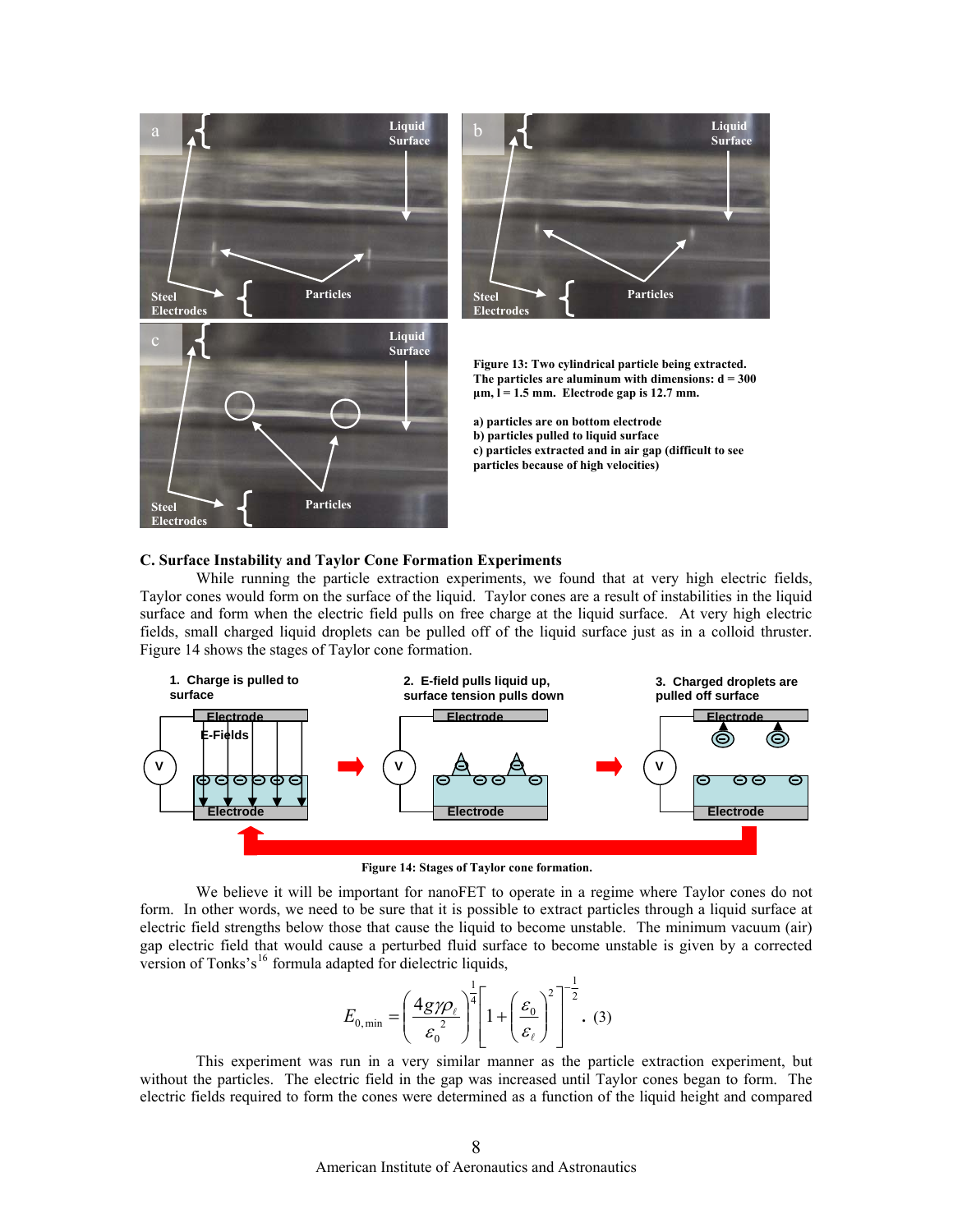extremely well with theory.

 Next, we compared the electric fields required to extract various particles through the liquid surface with the minimum fields at which cones begin to form. Figure 15 shows a plot of the required fields to extract different particles and the electric fields necessary to form cones as a function of liquid height. The total electrode gap was 12.7 mm. The spherical particles were 800 μm in diameter and the cylindrical particles were 300 μm in diameter and 1.5 mm in length. Both particles were aluminum. We found that the average extraction electric field was  $1.8 \times 10^6$  V/m for spherical particles and  $1.3x10^6$  V/m for cylindrical particles; these values are within 20% of the theoretical predictions using a preliminary particle extraction model. For



**Figure 15: Required electric fields for particle extraction and Taylor cone formation.** 

Taylor cone formation, the measured formation electric field of  $1.6x10^6$  V/m agreed very well with Equation [3.](#page-7-0) The experiments indicate that a regime exists where particles may be extracted prior to the onset of liquid instability, and will be discussed in the next section. It is also important to note that the presence of particles does not reduce the critical threshold for Taylor cone formation.

#### **D. Feasible Design Space**

The feasible design space for the proof-of-concept test configuration using cylindrical particles is shown in Figure 16. For nanoFET to be feasible, emitter configurations must exist such that the electric fields in the liquid are greater than the minimum electric fields needed to lift off the particles from the

electrode surface. At the same time, the corresponding vacuum electric fields must be greater than the minimum electric fields needed to extract the particle from the liquid surface while less than the minimum electric fields that would cause liquid surface instabilities.

Note that the theory indicates the existence of operational regimes where particles may be extracted with lower electric fields than required for Taylor cone formation, a finding that was validated by experiment. Test data indicate excellent agreement between the predicted and measured electric field strength needed to cause liquid surface instability. Use of a simplified particle extraction model led to a difference from experimental results for the extraction fields by less than 20%. The need to acquire a better understanding of the particle field enhancement effect at the liquid surface as well as the effects of surface tension on particle extraction will be investigated in the future. Continued exploration of the feasible design space as particles are scaled down to the nano-scales is in progress.



**Figure 16: The feasible design space (3) for the proofof-concept test configuration using cylindrical particles. Particle extraction threshold for experiment (1) and theory (2); Taylor cone formation threshold (4) for experiment and theory.** 

#### **E. Particle Extraction through a Grid**

 The next step in the experimental process was to demonstrate the feasibility of extracting particles through a grid structure, since the nanoFET design calls for a multi-grid structure for particle extraction and acceleration. This experiment was another extension to the particle extraction experiment where a grid structure was inserted in the air gap as shown in Figure 17. The holes in the grid structure were designed to have a diameter approximately equal to the gap dimension in order to keep the electric fields uniform.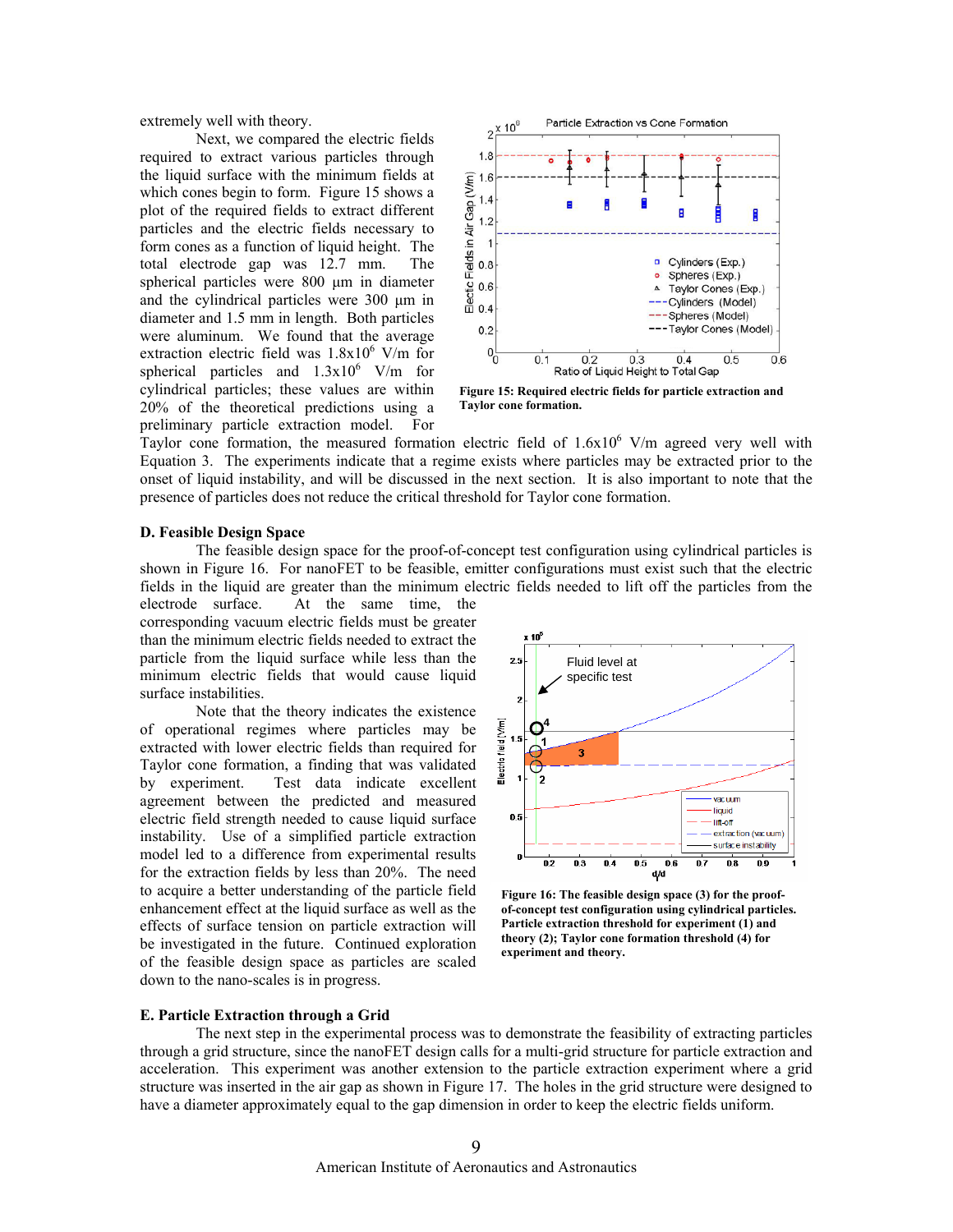The power supply connected from the bottom electrode to the grid structure was responsible for particle charging, extraction, and acceleration through the grid. The power supply connected from the grid to the upper electrode was responsible for continuing to accelerate the particles.

 This experiment was performed several times with various particle shape and sizes, and it was experimentally proven that particle extraction through a grid structure is feasible. Figure 18 shows a series of pictures showing spherical particles being extracted through a grid structure. Picture (a) shows nine particles resting on the bottom electrode before the electric field was increased, and picture (b) shows the particles stuck to the upper electrode after being extracted through the grid structure.



**Figure 17: Experimental setup for particle extraction through a grid structure.** 



**Figure 18: Spherical particle extraction through a grid structure. a) Particles are on bottom electrode before electric field is turned on. b) Particles are stuck to upper electrode after being extracted through grid structure.** 

# **F. Vacuum Experiments**

Since the nanoFET will be operating in space it is important to run the experiments discussed earlier in vacuum to be assured that particle extraction and cone formation still behave as expected.

A series of experiments have been run in a vacuum environment to demonstrate that the nanoFET

concept works in vacuum conditions. Preliminary results suggest that particle extraction and the onset of liquid surface instability are not strongly dependent on the external pressure. We plan to continue these experiments in the near future.

# **G. Experiments with Nanoparticles**

To experimentally verify that nanoparticles can be charged and transported just like the millimetersized particles, we have begun experiments using various spherical nanoparticles ranging in size from 5 nm to 70 nm. The materials that we are currently working with are silver, nickel, and copper.

We have shown that the nanoparticles can be charged and transported when submersed in a liquid



**Figure 19: Silver nanoparticle cloud oscillating between electrodes when submersed in silicone oil.**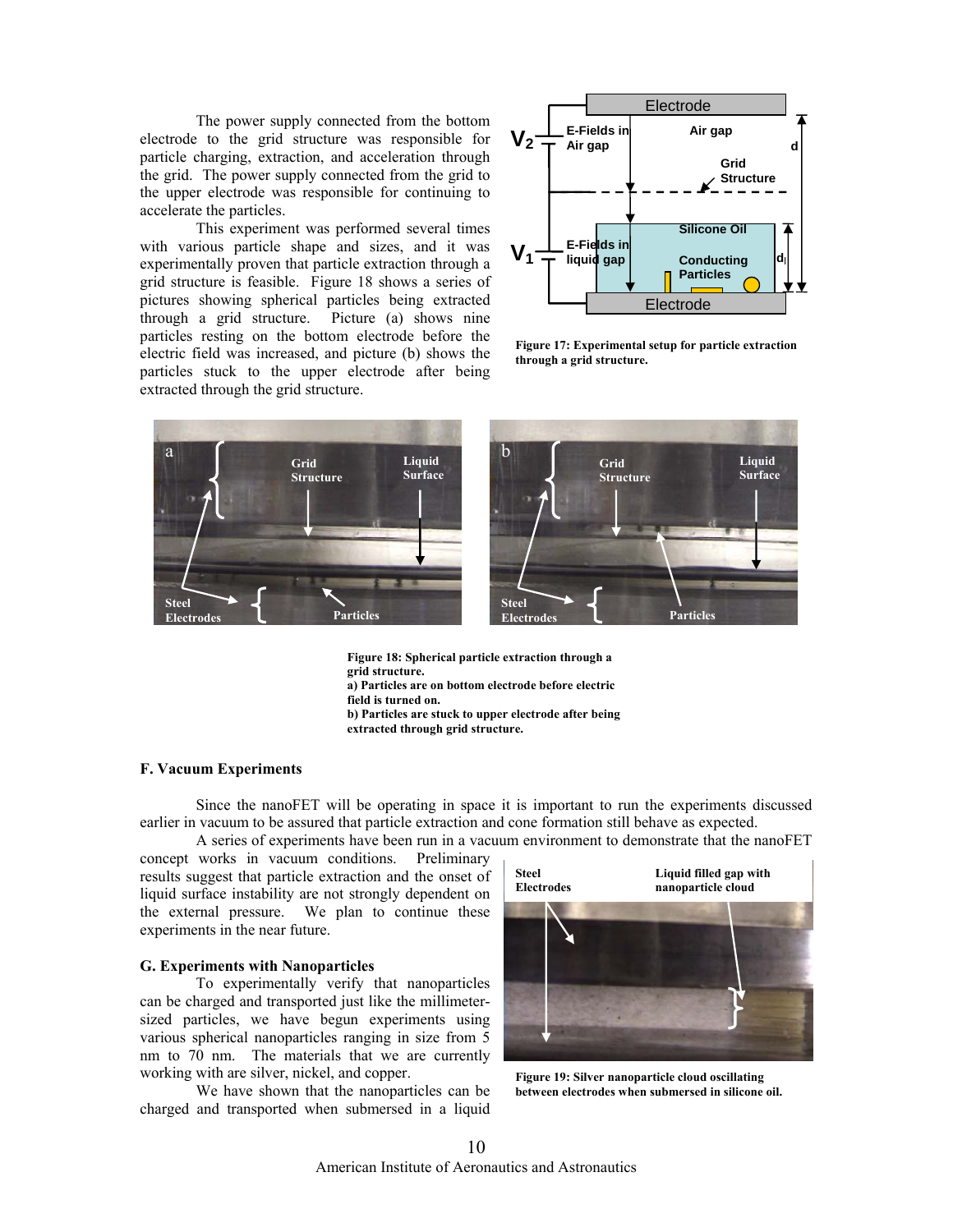with electric fields just like the larger particles. We used the same experimental setup as in the particle oscillation experiment (Figure 6). Figure 19 shows a picture of a silver nanoparticle cloud put into oscillation within an electrode gap filled with silicone oil. It is important to note that the larger visible distinguishable particles are clumps of nano-spheres, since the individual nanoparticles are not visible with the naked eye.

# **IV. Conclusions**

We have addressed several fundamental questions regarding nanoFET operation with "scaled-up" particles. We have demonstrated the transport of conducting particles through an insulating liquid by way of an electric field and have achieved particle extraction from a liquid prior to the onset of liquid surface instability. In addition, particle extraction through a gridded structure was accomplished, and vacuum and nanoparticle tests are in progress. These experimental results have validated our theoretical models and represent a significant step towards proving the fundamental feasibility of nanoFET.

# **Acknowledgements**

 This project is funded by a Phase 1 grant from the NASA Institute for Advanced Concepts (NIAC) and supported by a National Defense Science and Engineering Graduate Fellowship. Thanks to Matthew Forsyth for helping to construct the experimental setup and Robb Gillespie for building our vacuum chamber. Special thanks to Bailo Ngom from the University of Michigan's Plasmadynamics and Electric Propulsion Laboratory for Figure 1.

# **References:**

- $\frac{1}{1}$  Musinski, L., Liu, T., Gilchrist, B., Gallimore, A., Keidar. M., "Scalable Flat-Panel MEMS/NEMS Thruster," IEPC-2005-176, Proceedings of the International Electric Propulsion Conference, Princeton, New Jersey, October  $31 - \text{November } 4, 2005$ .
- Behan, Niall, "Nanomedicin and Drug delivery at the University of Limerick," The University of Limerick. http://www.ul.ie/elements/Issue4/behan.htm
- Chesta, E., Nicolini, D., Robertson, D. and Saccoccia, G., "Experimental Studies Related to Field Emission Thruster Operation: Emission Impact On Solar Cell Performances And Neutralization Electron Backstreaming Phenomena," IEPC-2003-102, Proceedings of the International Electric Propulsion Conference, Toulouse, France, March 17-20, 2003.
- Marcuccio, S. "Attitude and Orbit Control of Small Satellites and Constellations with FEEP Thrusters," Electric Rocket Propulsion Society, 1997.
- Marcuccio, S. "FEEP Microthruster Technology Status and Potential Applications," International Astronautical Federation, 1997.
- Marcuccio, S. "FEEP Thrusters," Nov. 1998, [http://www.centrospazio.cpr.it/Centrospazio6FEEP.html.](http://www.centrospazio.cpr.it/Centrospazio6FEEP.html)
- Stark, John. "Micro-Fabrication and Operation Nano Emitters Suitable for a Colloid Thruster Array," University of London, UK,<https://escies.org/public/mnt4/S9.1Stark.pdf><br>8 March D.P. Gildwict, D.E. Galliway, A.D. "Anglictica a Charl Grid
- Morris, D.P., Gilchrist, B.E., Gallimore, A.D., "Application of Dual Grids to Cold Cathode/ Field Effect Electron Emission," AIAA-2005-3669, 41st Joint Propulsion Conference, Tucson, AZ, July 10-  $13, 2005.$
- Goldberg, H., Encarnación, P., A., Morris, D., Gilchrist, B., Clarke, R., "Cold-Cathode Electron Field Emission of Boron Nitride Thin Film with a MEMS-Based Gate for Space Applications, AIAA-2004-
- 3499, 40th Joint Propulsion Conference, Ft. Lauderdale, FL, July 11-14, 2004.<br><sup>10</sup> Liu, T., Keidar, M., Musinski, L., Gallimore, A., Gilchrist, B., "Theoretical Aspects of Nanoparticle Electric Propulsion." AIAA-2006-4335, 42nd Joint Propulsion Conference, Sacramento, CA, July 9-
- 12, 2006.<br>
<sup>11</sup> Wertz, Larson, "Space Mission Analysis and Design 3<sup>rd</sup> Ed." 1999.<br>
<sup>12</sup> Felici, N. Rev. Gen. Elect., 75, pp. 1145-1160, 1966
- 
- 13 Tobazeon, R. "Behavior of Spherical and Cylindrical Particles in an Insulating Liquid Subjected to a DC Uniform Field." Laboratoire d'Electrostatique et de Materiaux Dielectriques. BP 166-38042 Grenoble Cedex 9 (France) pp. 415-420.<br><sup>14</sup> Khayari, A. "The Charge Acquired by a Spherical Ball Bouncing on an Electrode: Comparison
- Between Theory and Experiment;" 2000 Conference on Electrical Insulation and Dielectric Phenomena.